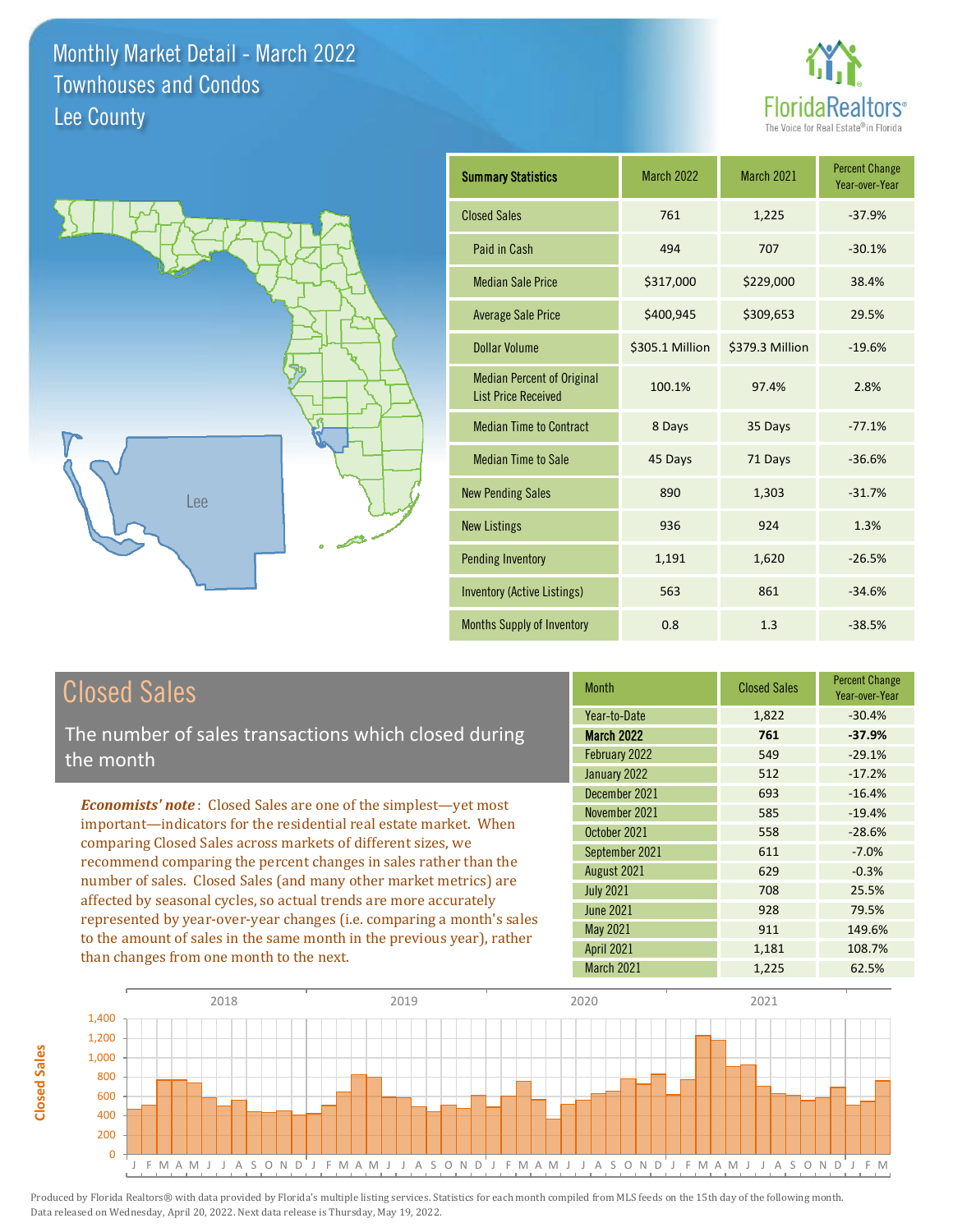**Cash Sales**



| <b>Cash Sales</b>                                                              | <b>Month</b>      | <b>Cash Sales</b> | <b>Percent Change</b><br>Year-over-Year |
|--------------------------------------------------------------------------------|-------------------|-------------------|-----------------------------------------|
|                                                                                | Year-to-Date      | 1,176             | $-21.2%$                                |
| The number of Closed Sales during the month in which                           | <b>March 2022</b> | 494               | $-30.1%$                                |
| buyers exclusively paid in cash                                                | February 2022     | 367               | $-18.1%$                                |
|                                                                                | January 2022      | 315               | $-6.8%$                                 |
|                                                                                | December 2021     | 417               | $-3.5%$                                 |
|                                                                                | November 2021     | 350               | $-5.1%$                                 |
| <b>Economists' note:</b> Cash Sales can be a useful indicator of the extent to | October 2021      | 340               | $-9.3%$                                 |
| which investors are participating in the market. Why? Investors are            | September 2021    | 367               | 15.8%                                   |
| far more likely to have the funds to purchase a home available up front,       | August 2021       | 372               | 17.7%                                   |
| whereas the typical homebuyer requires a mortgage or some other                | <b>July 2021</b>  | 410               | 66.0%                                   |
| form of financing. There are, of course, many possible exceptions, so          | <b>June 2021</b>  | 510               | 91.7%                                   |
| this statistic should be interpreted with care.                                | May 2021          | 527               | 188.0%                                  |
|                                                                                | <b>April 2021</b> | 658               | 141.9%                                  |



# Cash Sales as a Percentage of Closed Sales

The percentage of Closed Sales during the month which were Cash Sales

*Economists' note* : This statistic is simply another way of viewing Cash Sales. The remaining percentages of Closed Sales (i.e. those not paid fully in cash) each month involved some sort of financing, such as mortgages, owner/seller financing, assumed loans, etc.

| <b>Month</b>      | <b>Percent of Closed</b><br>Sales Paid in Cash | <b>Percent Change</b><br>Year-over-Year |
|-------------------|------------------------------------------------|-----------------------------------------|
| Year-to-Date      | 64.5%                                          | 13.0%                                   |
| March 2022        | 64.9%                                          | 12.5%                                   |
| February 2022     | 66.8%                                          | 15.4%                                   |
| January 2022      | 61.5%                                          | 12.4%                                   |
| December 2021     | 60.2%                                          | 15.5%                                   |
| November 2021     | 59.8%                                          | 17.7%                                   |
| October 2021      | 60.9%                                          | 26.9%                                   |
| September 2021    | 60.1%                                          | 24.7%                                   |
| August 2021       | 59.1%                                          | 18.0%                                   |
| <b>July 2021</b>  | 57.9%                                          | 32.2%                                   |
| <b>June 2021</b>  | 55.0%                                          | 6.8%                                    |
| May 2021          | 57.8%                                          | 15.4%                                   |
| <b>April 2021</b> | 55.7%                                          | 15.8%                                   |
| March 2021        | 57.7%                                          | $-3.7%$                                 |

March 2021 707 56.4%

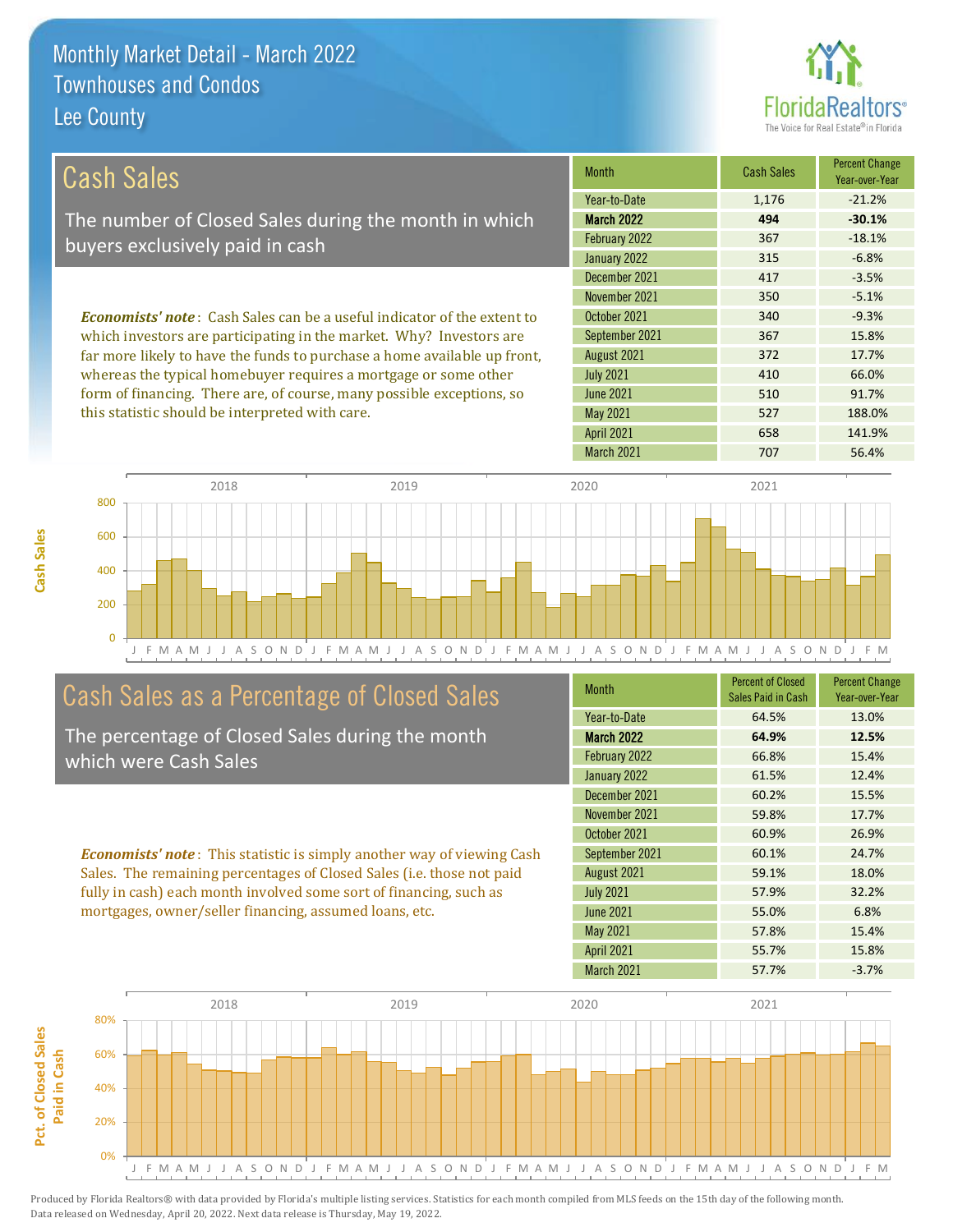

| Median Sale Price                                                         | <b>Month</b>      | <b>Median Sale Price</b> | <b>Percent Change</b><br>Year-over-Year |
|---------------------------------------------------------------------------|-------------------|--------------------------|-----------------------------------------|
|                                                                           | Year-to-Date      | \$310,000                | 36.9%                                   |
| The median sale price reported for the month (i.e. 50%                    | <b>March 2022</b> | \$317,000                | 38.4%                                   |
| of sales were above and 50% of sales were below)                          | February 2022     | \$315,000                | 40.0%                                   |
|                                                                           | January 2022      | \$298,250                | 30.8%                                   |
|                                                                           | December 2021     | \$295,000                | 27.2%                                   |
| <b>Economists' note:</b> Median Sale Price is our preferred summary       | November 2021     | \$277,000                | 28.8%                                   |
| statistic for price activity because, unlike Average Sale Price, Median   | October 2021      | \$275,050                | 25.9%                                   |
| Sale Price is not sensitive to high sale prices for small numbers of      | September 2021    | \$255,000                | 18.6%                                   |
| homes that may not be characteristic of the market area. Keep in mind     | August 2021       | \$260,000                | 26.8%                                   |
| that median price trends over time are not always solely caused by        | <b>July 2021</b>  | \$245,501                | 24.6%                                   |
| changes in the general value of local real estate. Median sale price only | June 2021         | \$255,000                | 32.8%                                   |
| reflects the values of the homes that sold each month, and the mix of     | May 2021          | \$248,900                | 24.5%                                   |
| the types of homes that sell can change over time.                        | <b>April 2021</b> | \$239,900                | 6.6%                                    |



## Average Sale Price

The average sale price reported for the month (i.e. total sales in dollars divided by the number of sales)

*Economists' note* : Usually, we prefer Median Sale Price over Average Sale Price as a summary statistic for home prices. However, Average Sale Price does have its uses—particularly when it is analyzed alongside the Median Sale Price. For one, the relative difference between the two statistics can provide some insight into the market for higher-end homes in an area.

| <b>Average Sale Price</b> | <b>Percent Change</b><br>Year-over-Year |
|---------------------------|-----------------------------------------|
| \$391,502                 | 27.3%                                   |
| \$400,945                 | 29.5%                                   |
| \$399,893                 | 33.2%                                   |
| \$368,470                 | 17.8%                                   |
| \$391,253                 | 25.9%                                   |
| \$346,567                 | 23.2%                                   |
| \$337,968                 | 22.7%                                   |
| \$329,163                 | 23.8%                                   |
| \$328,936                 | 24.4%                                   |
| \$331,205                 | 30.3%                                   |
| \$339,648                 | 36.7%                                   |
| \$339,824                 | 35.0%                                   |
| \$328,396                 | 6.0%                                    |
| \$309,653                 | 15.2%                                   |
|                           |                                         |

March 2021 \$229,000 11.7%



**Median Sale Price Median Sale Price**

**Average Sale Price Average Sale Price**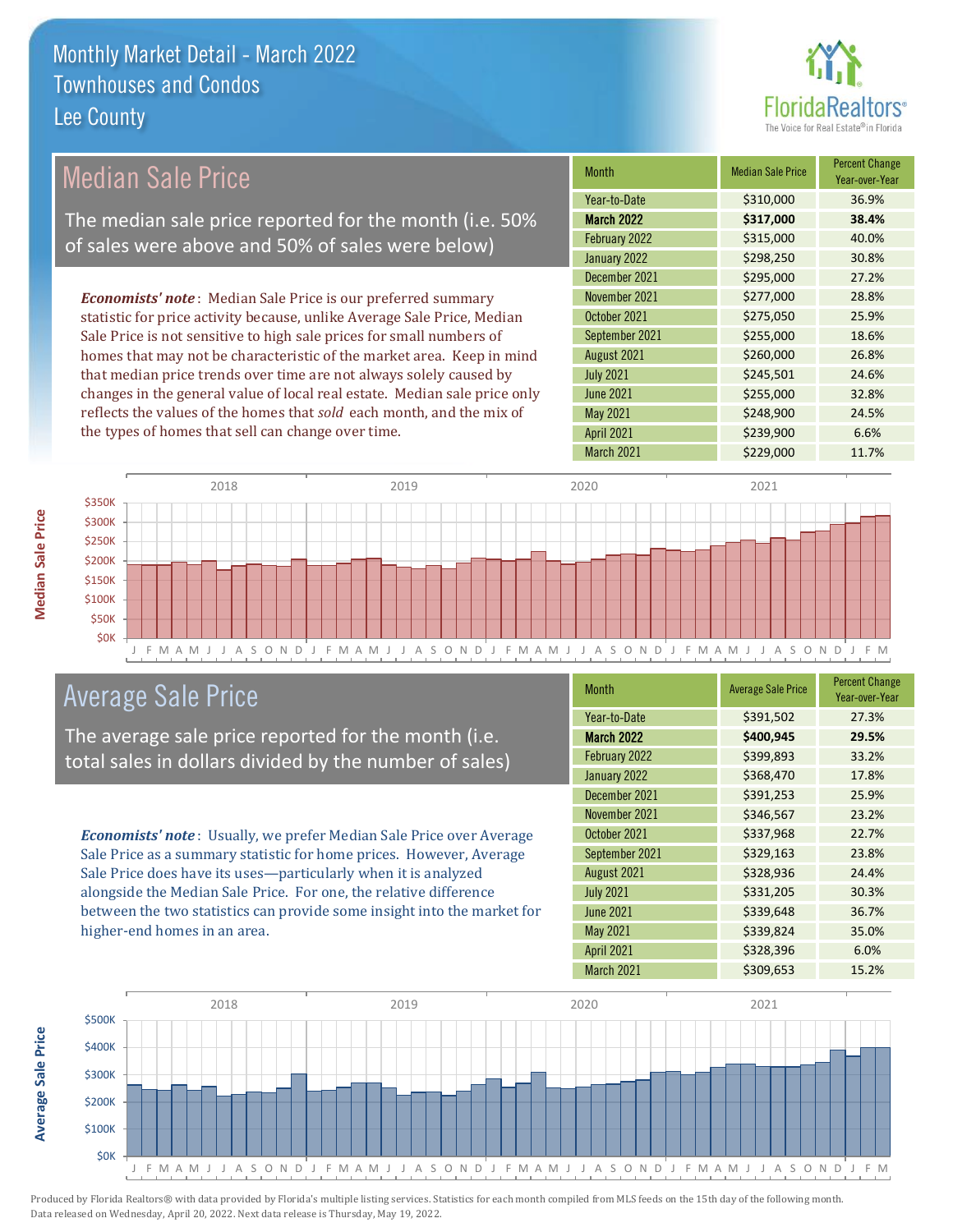

| Dollar Volume                                                                   | <b>Month</b>      | <b>Dollar Volume</b> | <b>Percent Change</b><br>Year-over-Year |
|---------------------------------------------------------------------------------|-------------------|----------------------|-----------------------------------------|
|                                                                                 | Year-to-Date      | \$713.3 Million      | $-11.4%$                                |
| The sum of the sale prices for all sales which closed                           | <b>March 2022</b> | \$305.1 Million      | $-19.6%$                                |
| during the month                                                                | February 2022     | \$219.5 Million      | $-5.5%$                                 |
|                                                                                 | January 2022      | \$188.7 Million      | $-2.4%$                                 |
|                                                                                 | December 2021     | \$271.1 Million      | 5.2%                                    |
| <b>Economists' note</b> : Dollar Volume is simply the sum of all sale prices in | November 2021     | \$202.7 Million      | $-0.7%$                                 |
| a given time period, and can quickly be calculated by multiplying               | October 2021      | \$188.6 Million      | $-12.4%$                                |
| Closed Sales by Average Sale Price. It is a strong indicator of the health      | September 2021    | \$201.1 Million      | 15.2%                                   |
| of the real estate industry in a market, and is of particular interest to       | August 2021       | \$206.9 Million      | 24.0%                                   |
| real estate professionals, investors, analysts, and government agencies.        | <b>July 2021</b>  | \$234.5 Million      | 63.6%                                   |
| Potential home sellers and home buyers, on the other hand, will likely          | <b>June 2021</b>  | \$315.2 Million      | 145.4%                                  |
| be better served by paying attention to trends in the two components            | May 2021          | \$309.6 Million      | 236.9%                                  |



## Median Percent of Original List Price Received

of Dollar Volume (i.e. sales and prices) individually.

The median of the sale price (as a percentage of the original list price) across all properties selling during the month

*Economists' note* : The Median Percent of Original List Price Received is useful as an indicator of market recovery, since it typically rises as buyers realize that the market may be moving away from them and they need to match the selling price (or better it) in order to get a contract on the house. This is usually the last measure to indicate a market has shifted from down to up, so it is what we would call a *lagging* indicator.

**Med. Pct. of Orig.** 

Med. Pct. of Orig.

**Dollar Volume**

Dollar Volume

| Month             | Med. Pct. of Orig.<br><b>List Price Received</b> | <b>Percent Change</b><br>Year-over-Year |
|-------------------|--------------------------------------------------|-----------------------------------------|
| Year-to-Date      | 100.0%                                           | 3.3%                                    |
| <b>March 2022</b> | 100.1%                                           | 2.8%                                    |
| February 2022     | 100.0%                                           | 3.5%                                    |
| January 2022      | 100.0%                                           | 4.2%                                    |
| December 2021     | 100.0%                                           | 4.2%                                    |
| November 2021     | 100.0%                                           | 4.1%                                    |
| October 2021      | 100.0%                                           | 4.1%                                    |
| September 2021    | 100.0%                                           | 4.5%                                    |
| August 2021       | 100.0%                                           | 5.0%                                    |
| <b>July 2021</b>  | 100.0%                                           | 5.3%                                    |
| <b>June 2021</b>  | 100.0%                                           | 5.6%                                    |
| <b>May 2021</b>   | 99.6%                                            | 5.4%                                    |
| <b>April 2021</b> | 98.4%                                            | 3.5%                                    |
| March 2021        | 97.4%                                            | 2.2%                                    |

March 2021 **\$379.3 Million 87.2%** 

April 2021 **\$387.8 Million** 121.1%

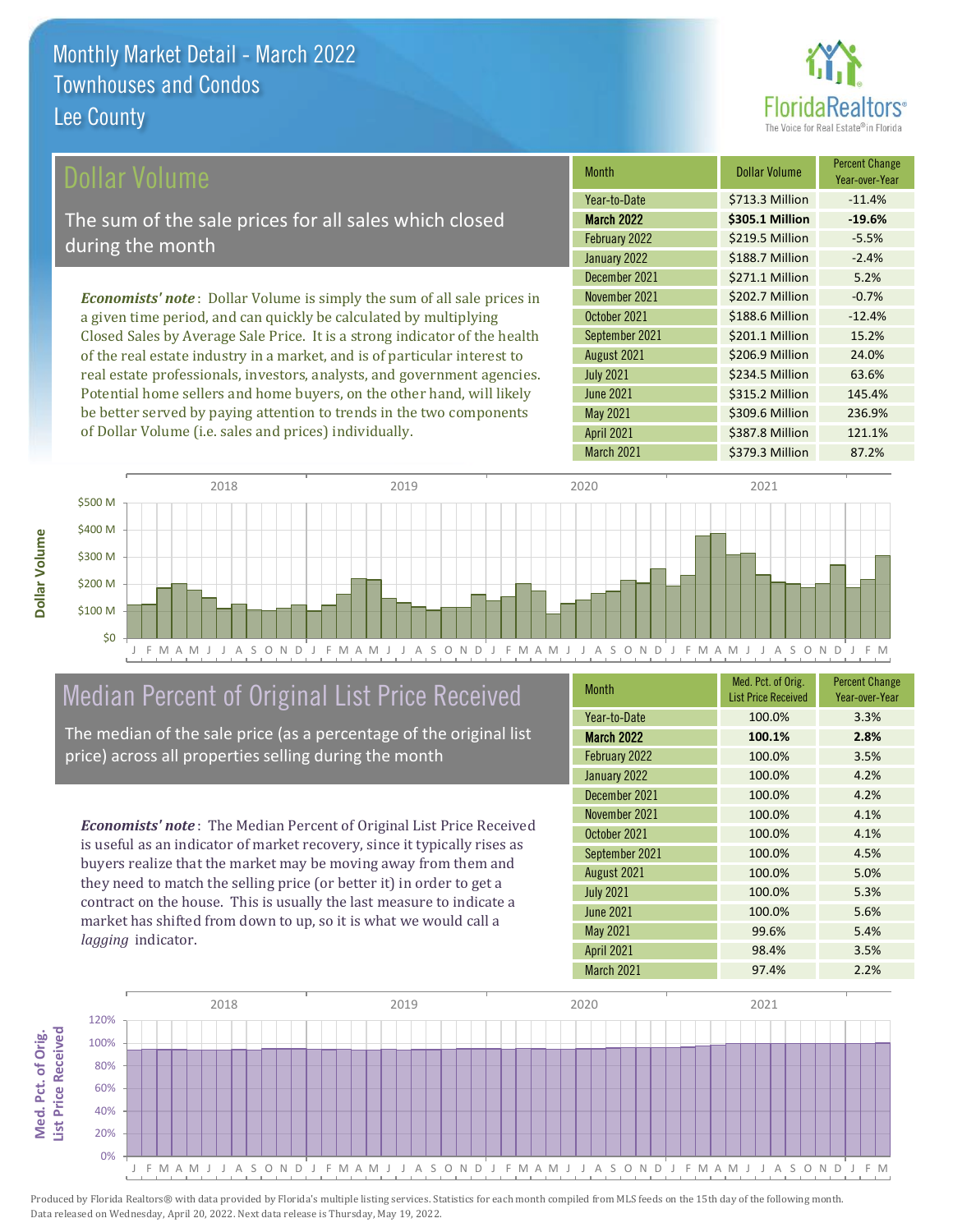

# Median Time to Contract

The median number of days between the listing date and contract date for all Closed Sales during the month

*Economists' note* : Like Time to Sale, Time to Contract is a measure of the length of the home selling process calculated for sales which closed during the month. The difference is that Time to Contract measures the number of days between the initial listing of a property and the signing of the contract which eventually led to the closing of the sale. When the gap between Median Time to Contract and Median Time to Sale grows, it is usually a sign of longer closing times and/or declining numbers of cash sales.

| Median Time to<br>Contract | <b>Percent Change</b><br>Year-over-Year |
|----------------------------|-----------------------------------------|
| 8 Days                     | $-81.0%$                                |
| 8 Days                     | $-77.1%$                                |
| 8 Days                     | $-83.0%$                                |
| 10 Days                    | $-78.3%$                                |
| 11 Days                    | $-76.1%$                                |
| 9 Days                     | $-80.4%$                                |
| 10 Days                    | $-81.1%$                                |
| 10 Days                    | $-85.1%$                                |
| 13 Days                    | $-80.9%$                                |
| 11 Days                    | $-86.1%$                                |
| 14 Days                    | $-81.3%$                                |
| 15 Days                    | $-72.7%$                                |
| 23 Days                    | $-48.9%$                                |
| 35 Days                    | $-50.0%$                                |
|                            |                                         |



### Median Time to Sale

**Median Time to Sale**

**Median Time to Sale** 

The median number of days between the listing date and closing date for all Closed Sales during the month

*Economists' note* : Time to Sale is a measure of the length of the home selling process, calculated as the number of days between the initial listing of a property and the closing of the sale. *Median* Time to Sale is the amount of time the "middle" property selling this month was on the market. That is, 50% of homes selling this month took *less* time to sell, and 50% of homes took *more* time to sell. Median Time to Sale gives a more accurate picture than Average Time to Sale, which can be skewed upward by small numbers of properties taking an abnormally long time to sell.

| <b>Month</b>      | <b>Median Time to Sale</b> | <b>Percent Change</b><br>Year-over-Year |
|-------------------|----------------------------|-----------------------------------------|
| Year-to-Date      | 45 Days                    | $-42.3%$                                |
| March 2022        | 45 Days                    | $-36.6%$                                |
| February 2022     | 42 Days                    | $-48.1%$                                |
| January 2022      | 51 Days                    | $-38.6%$                                |
| December 2021     | 47 Days                    | $-42.7%$                                |
| November 2021     | 44 Days                    | $-47.6%$                                |
| October 2021      | 48 Days                    | $-47.8%$                                |
| September 2021    | 49 Days                    | $-51.5%$                                |
| August 2021       | 52 Days                    | $-50.9%$                                |
| <b>July 2021</b>  | 50 Days                    | $-57.3%$                                |
| <b>June 2021</b>  | 55 Days                    | $-50.9%$                                |
| <b>May 2021</b>   | 58 Days                    | $-40.2%$                                |
| <b>April 2021</b> | 62 Days                    | $-27.1%$                                |
| March 2021        | 71 Days                    | $-30.4%$                                |
|                   |                            |                                         |

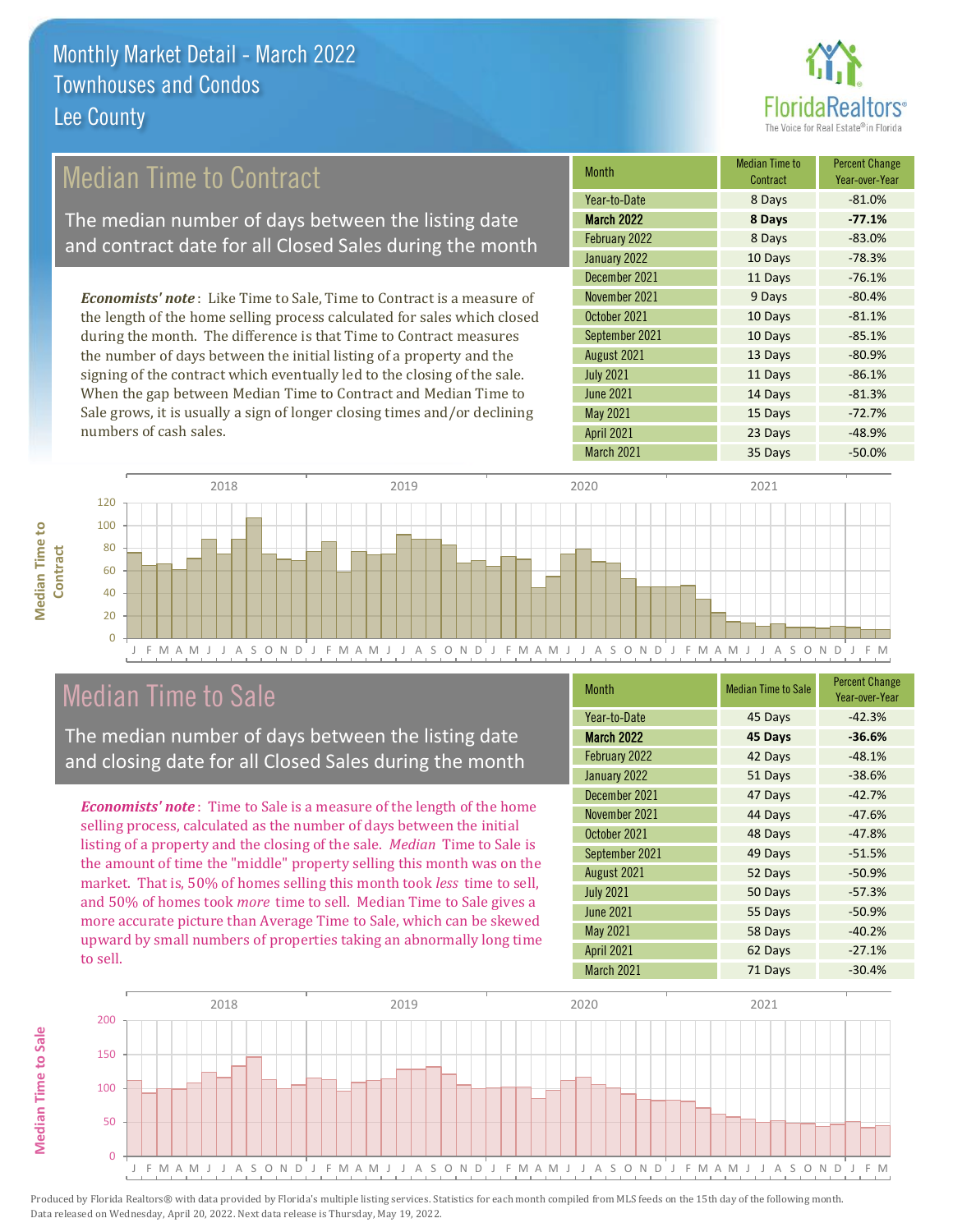

| <b>New Pending Sales</b>                                                       | <b>Month</b>      | <b>New Pending Sales</b> | <b>Percent Change</b><br>Year-over-Year |
|--------------------------------------------------------------------------------|-------------------|--------------------------|-----------------------------------------|
|                                                                                | Year-to-Date      | 2,420                    | $-35.2%$                                |
| The number of listed properties that went under                                | <b>March 2022</b> | 890                      | $-31.7%$                                |
| contract during the month                                                      | February 2022     | 761                      | $-41.3%$                                |
|                                                                                | January 2022      | 769                      | $-32.2%$                                |
|                                                                                | December 2021     | 594                      | $-16.8%$                                |
| <b>Economists' note</b> : Because of the typical length of time it takes for a | November 2021     | 660                      | $-14.8%$                                |
| sale to close, economists consider Pending Sales to be a decent                | October 2021      | 692                      | $-23.4%$                                |
| indicator of potential future Closed Sales. It is important to bear in         | September 2021    | 603                      | $-25.8%$                                |
| mind, however, that not all Pending Sales will be closed successfully.         | August 2021       | 661                      | $-19.6%$                                |
| So, the effectiveness of Pending Sales as a future indicator of Closed         | <b>July 2021</b>  | 661                      | $-3.4%$                                 |
| Sales is susceptible to changes in market conditions such as the               | <b>June 2021</b>  | 776                      | 7.2%                                    |
| availability of financing for homebuyers and the inventory of                  | May 2021          | 899                      | 55.8%                                   |



# New Listings

distressed properties for sale.

The number of properties put onto the market during the month

*Economists' note* : New Listings tend to rise in delayed response to increasing prices, so they are often seen as a lagging indicator of market health. As prices rise, potential sellers raise their estimations of value—and in the most recent cycle, rising prices have freed up many potential sellers who were previously underwater on their mortgages. Note that in our calculations, we take care to not include properties that were recently taken off the market and quickly relisted, since these are not really *new* listings.

| <b>Month</b>      | <b>New Listings</b> | <b>Percent Change</b><br>Year-over-Year |
|-------------------|---------------------|-----------------------------------------|
| Year-to-Date      | 2,490               | $-3.5%$                                 |
| <b>March 2022</b> | 936                 | 1.3%                                    |
| February 2022     | 785                 | 0.9%                                    |
| January 2022      | 769                 | $-12.4%$                                |
| December 2021     | 525                 | $-9.8%$                                 |
| November 2021     | 626                 | $-9.5%$                                 |
| October 2021      | 628                 | $-19.7%$                                |
| September 2021    | 596                 | $-13.7%$                                |
| August 2021       | 598                 | $-14.3%$                                |
| <b>July 2021</b>  | 610                 | $-7.3%$                                 |
| <b>June 2021</b>  | 707                 | 3.1%                                    |
| <b>May 2021</b>   | 716                 | $-1.6%$                                 |
| <b>April 2021</b> | 811                 | 87.3%                                   |
| March 2021        | 924                 | 21.7%                                   |

April 2021 1,065 199.2%



**New Listings**

**Pending Sales**

Pending Sales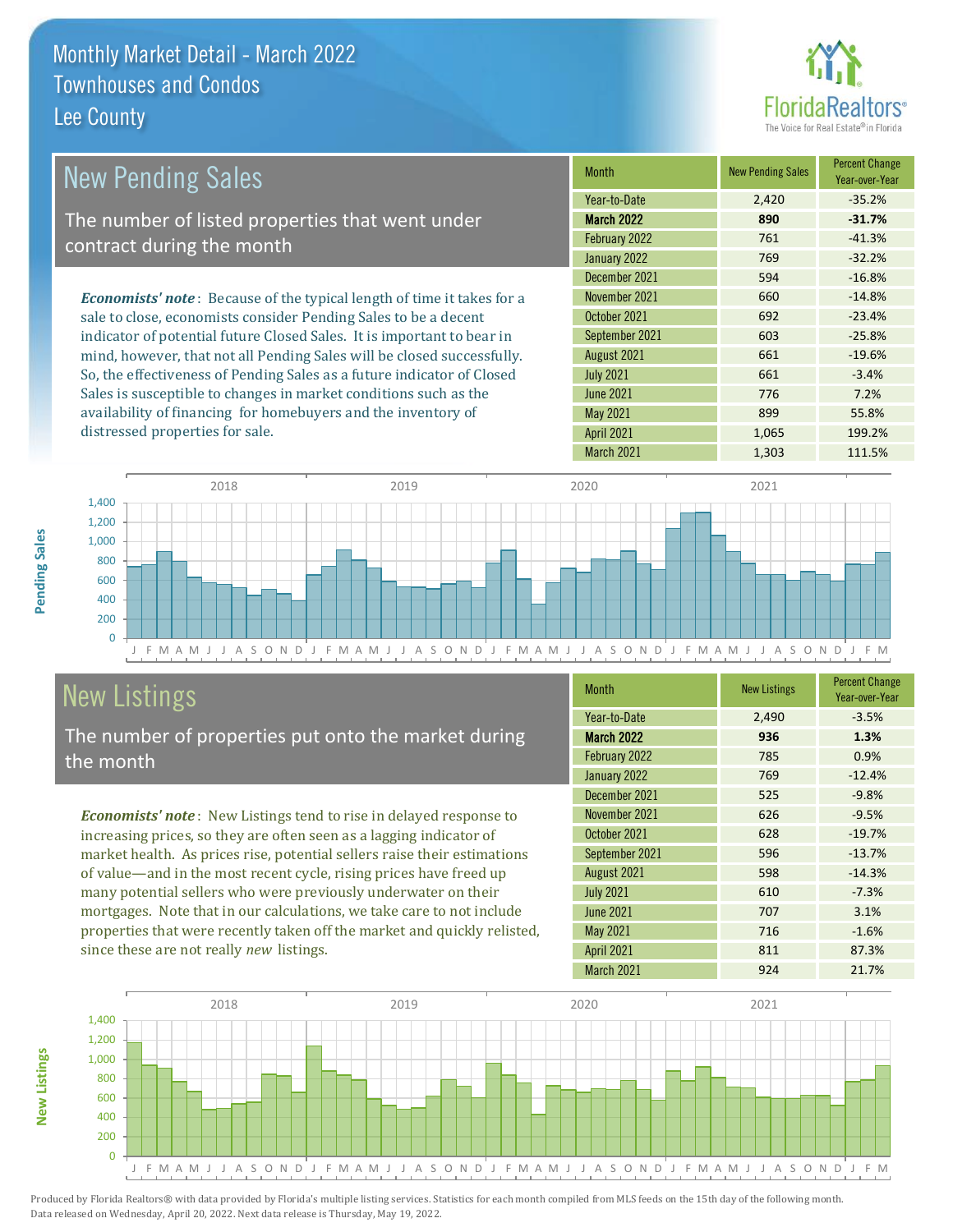

| Inventory (Active Listings)                                                                                                                                                                                                                                                                                                                                                                                                                                                                            | <b>Month</b>             | Inventory | <b>Percent Change</b><br>Year-over-Year |
|--------------------------------------------------------------------------------------------------------------------------------------------------------------------------------------------------------------------------------------------------------------------------------------------------------------------------------------------------------------------------------------------------------------------------------------------------------------------------------------------------------|--------------------------|-----------|-----------------------------------------|
|                                                                                                                                                                                                                                                                                                                                                                                                                                                                                                        | <b>YTD (Monthly Avg)</b> | 494       | $-60.2%$                                |
| The number of property listings active at the end of                                                                                                                                                                                                                                                                                                                                                                                                                                                   | <b>March 2022</b>        | 563       | $-34.6%$                                |
| the month                                                                                                                                                                                                                                                                                                                                                                                                                                                                                              | February 2022            | 483       | $-61.1%$                                |
|                                                                                                                                                                                                                                                                                                                                                                                                                                                                                                        | January 2022             | 436       | $-73.1%$                                |
|                                                                                                                                                                                                                                                                                                                                                                                                                                                                                                        | December 2021            | 440       | $-76.7%$                                |
| <b>Economists' note</b> : There are a number of ways to define and calculate                                                                                                                                                                                                                                                                                                                                                                                                                           | November 2021            | 481       | $-76.6%$                                |
|                                                                                                                                                                                                                                                                                                                                                                                                                                                                                                        | October 2021             | 490       | $-77.5%$                                |
| Inventory. Our method is to simply count the number of active listings<br>$\mathbf{y} = \mathbf{y} = \mathbf{y} = \mathbf{y} = \mathbf{y} = \mathbf{y} = \mathbf{y} = \mathbf{y} = \mathbf{y} = \mathbf{y} = \mathbf{y} = \mathbf{y} = \mathbf{y} = \mathbf{y} = \mathbf{y} = \mathbf{y} = \mathbf{y} = \mathbf{y} = \mathbf{y} = \mathbf{y} = \mathbf{y} = \mathbf{y} = \mathbf{y} = \mathbf{y} = \mathbf{y} = \mathbf{y} = \mathbf{y} = \mathbf{y} = \mathbf{y} = \mathbf{y} = \mathbf{y} = \mathbf$ | September 2021           | 558       | $-76.2%$                                |

on the last day of the month, and hold this number to compare with the same month the following year. Inventory rises when New Listings are outpacing the number of listings that go off-market (regardless of whether they actually sell). Likewise, it falls when New Listings aren't keeping up with the rate at which homes are going off-market.

| <b>IVIUILII</b>          | <b>ILIVUILUI Y</b> | Year-over-Year |
|--------------------------|--------------------|----------------|
| <b>YTD (Monthly Avg)</b> | 494                | $-60.2%$       |
| <b>March 2022</b>        | 563                | $-34.6%$       |
| February 2022            | 483                | $-61.1%$       |
| January 2022             | 436                | $-73.1%$       |
| December 2021            | 440                | $-76.7%$       |
| November 2021            | 481                | $-76.6%$       |
| October 2021             | 490                | $-77.5%$       |
| September 2021           | 558                | $-76.2%$       |
| August 2021              | 535                | $-78.0%$       |
| <b>July 2021</b>         | 564                | $-78.4%$       |
| <b>June 2021</b>         | 574                | $-78.4%$       |
| <b>May 2021</b>          | 607                | $-78.5%$       |
| <b>April 2021</b>        | 829                | $-72.1%$       |
| <b>March 2021</b>        | 861                | $-71.7%$       |



# Months Supply of Inventory

An estimate of the number of months it will take to deplete the current Inventory given recent sales rates

*Economists' note* : MSI is a useful indicator of market conditions. The benchmark for a balanced market (favoring neither buyer nor seller) is 5.5 months of inventory. Anything higher is traditionally a buyers' market, and anything lower is a sellers' market. There is no single accepted way of calculating MSI. A common method is to divide current Inventory by the most recent month's Closed Sales count, but this count is a usually poor predictor of future Closed Sales due to seasonal cycles. To eliminate seasonal effects, we use the 12-month average of monthly Closed Sales instead.

| <b>YTD (Monthly Avg)</b><br>0.7<br>$-63.2%$<br>March 2022<br>0.8<br>$-38.5%$<br>February 2022<br>0.6<br>$-68.4%$<br>January 2022<br>$-76.9%$<br>0.6<br>December 2021<br>0.6<br>$-80.0%$<br>November 2021<br>0.6<br>$-82.4%$<br>October 2021<br>0.6<br>$-83.8%$<br>September 2021<br>0.7<br>$-83.3%$<br>August 2021<br>0.6<br>$-86.7%$<br><b>July 2021</b><br>$-85.7%$<br>0.7<br><b>June 2021</b><br>$-86.0%$<br>0.7<br><b>May 2021</b><br>0.8<br>$-84.6%$<br><b>April 2021</b><br>1.1<br>$-78.4%$<br>March 2021<br>1.3<br>$-74.5%$ | <b>Month</b> | <b>Months Supply</b> | <b>Percent Change</b><br>Year-over-Year |
|------------------------------------------------------------------------------------------------------------------------------------------------------------------------------------------------------------------------------------------------------------------------------------------------------------------------------------------------------------------------------------------------------------------------------------------------------------------------------------------------------------------------------------|--------------|----------------------|-----------------------------------------|
|                                                                                                                                                                                                                                                                                                                                                                                                                                                                                                                                    |              |                      |                                         |
|                                                                                                                                                                                                                                                                                                                                                                                                                                                                                                                                    |              |                      |                                         |
|                                                                                                                                                                                                                                                                                                                                                                                                                                                                                                                                    |              |                      |                                         |
|                                                                                                                                                                                                                                                                                                                                                                                                                                                                                                                                    |              |                      |                                         |
|                                                                                                                                                                                                                                                                                                                                                                                                                                                                                                                                    |              |                      |                                         |
|                                                                                                                                                                                                                                                                                                                                                                                                                                                                                                                                    |              |                      |                                         |
|                                                                                                                                                                                                                                                                                                                                                                                                                                                                                                                                    |              |                      |                                         |
|                                                                                                                                                                                                                                                                                                                                                                                                                                                                                                                                    |              |                      |                                         |
|                                                                                                                                                                                                                                                                                                                                                                                                                                                                                                                                    |              |                      |                                         |
|                                                                                                                                                                                                                                                                                                                                                                                                                                                                                                                                    |              |                      |                                         |
|                                                                                                                                                                                                                                                                                                                                                                                                                                                                                                                                    |              |                      |                                         |
|                                                                                                                                                                                                                                                                                                                                                                                                                                                                                                                                    |              |                      |                                         |
|                                                                                                                                                                                                                                                                                                                                                                                                                                                                                                                                    |              |                      |                                         |
|                                                                                                                                                                                                                                                                                                                                                                                                                                                                                                                                    |              |                      |                                         |

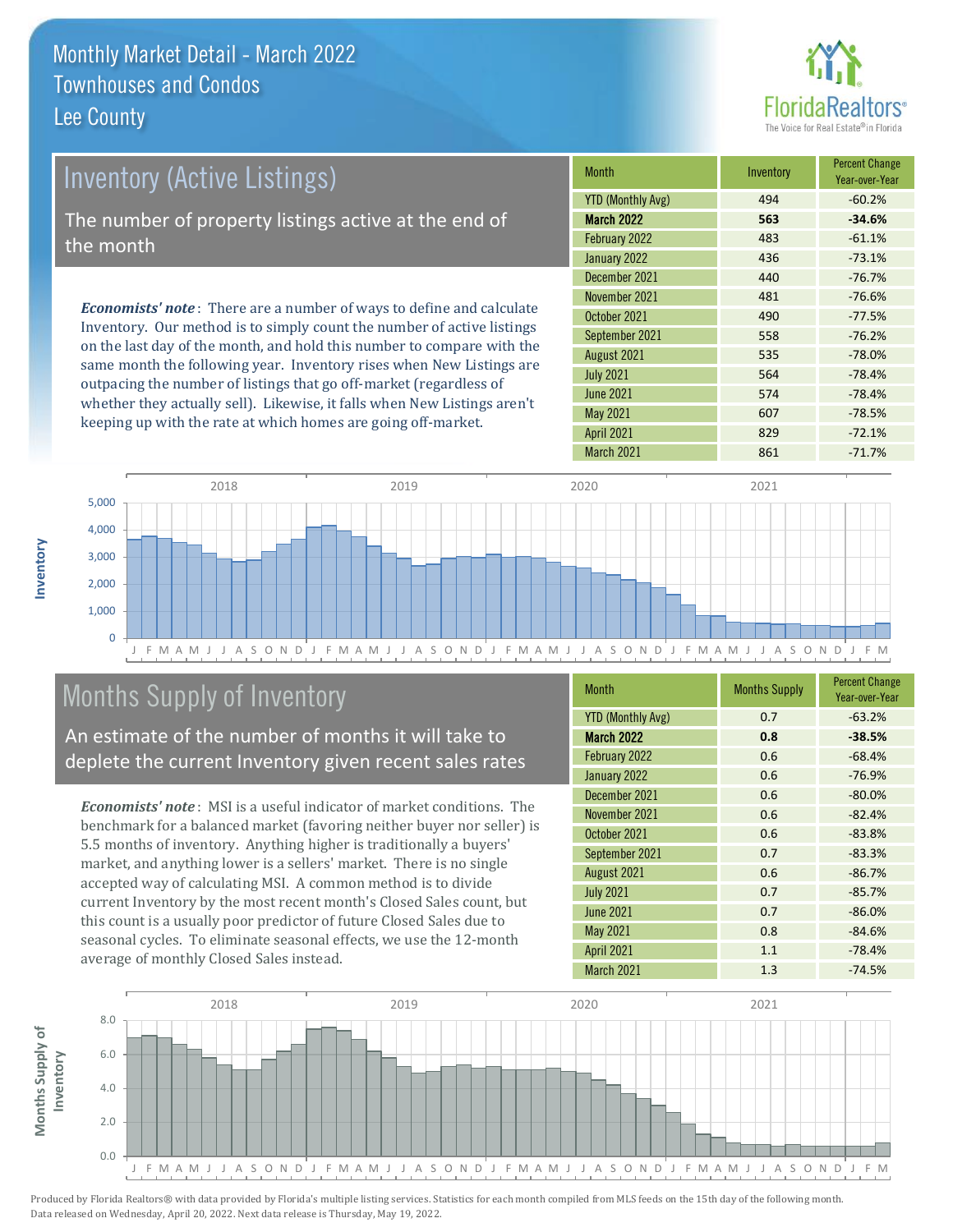

## Closed Sales by Sale Price

The number of sales transactions which closed during the month

*Economists' note:* Closed Sales are one of the simplest—yet most important—indicators for the residential real estate market. When comparing Closed Sales across markets of different sizes, we recommend comparing the percent changes in sales rather than the number of sales. Closed Sales (and many other market metrics) are affected by seasonal cycles, so actual trends are more accurately represented by year-over-year changes (i.e. comparing a month's sales to the amount of sales in the same month in the previous year), rather than changes from one month to the next.

| Sale Price            | <b>Closed Sales</b> | <b>Percent Change</b><br>Year-over-Year |
|-----------------------|---------------------|-----------------------------------------|
| Less than \$50,000    | $\Omega$            | N/A                                     |
| \$50,000 - \$99,999   | 10                  | $-78.7%$                                |
| $$100,000 - $149,999$ | 31                  | $-83.2%$                                |
| $$150,000 - $199,999$ | 65                  | $-72.3%$                                |
| \$200,000 - \$249,999 | 126                 | $-46.6%$                                |
| \$250,000 - \$299,999 | 101                 | $-22.9%$                                |
| \$300,000 - \$399,999 | 205                 | 17.8%                                   |
| \$400,000 - \$599,999 | 127                 | 16.5%                                   |
| \$600,000 - \$999,999 | 59                  | $-25.3%$                                |
| \$1,000,000 or more   | 37                  | 23.3%                                   |



# Median Time to Contract by Sale Price

The median number of days between the listing date and contract date for all Closed Sales during the month

*Economists' note* : Like Time to Sale, Time to Contract is a measure of the length of the home selling process calculated for sales which closed during the month. The difference is that Time to Contract measures the number of days between the initial listing of a property and the signing of the contract which eventually led to the closing of the sale. When the gap between Median Time to Contract and Median Time to Sale grows, it is usually a sign of longer closing times and/or declining numbers of cash sales.

| <b>Sale Price</b>     | <b>Median Time to</b><br>Contract | <b>Percent Change</b><br>Year-over-Year |
|-----------------------|-----------------------------------|-----------------------------------------|
| Less than \$50,000    | (No Sales)                        | N/A                                     |
| $$50,000 - $99,999$   | 12 Days                           | $-63.6%$                                |
| $$100,000 - $149,999$ | 10 Days                           | $-68.8%$                                |
| $$150,000 - $199,999$ | 10 Days                           | $-65.5%$                                |
| \$200,000 - \$249,999 | 6 Days                            | $-81.8%$                                |
| \$250,000 - \$299,999 | 6 Days                            | $-76.0%$                                |
| \$300,000 - \$399,999 | 8 Days                            | $-71.4%$                                |
| \$400,000 - \$599,999 | 6 Days                            | $-89.3%$                                |
| \$600,000 - \$999,999 | 13 Days                           | $-77.6%$                                |
| \$1,000,000 or more   | 14 Days                           | $-46.2%$                                |



Produced by Florida Realtors® with data provided by Florida's multiple listing services. Statistics for each month compiled from MLS feeds on the 15th day of the following month. Data released on Wednesday, April 20, 2022. Next data release is Thursday, May 19, 2022.

**Median Time to Contract**

**Median Time to Contract**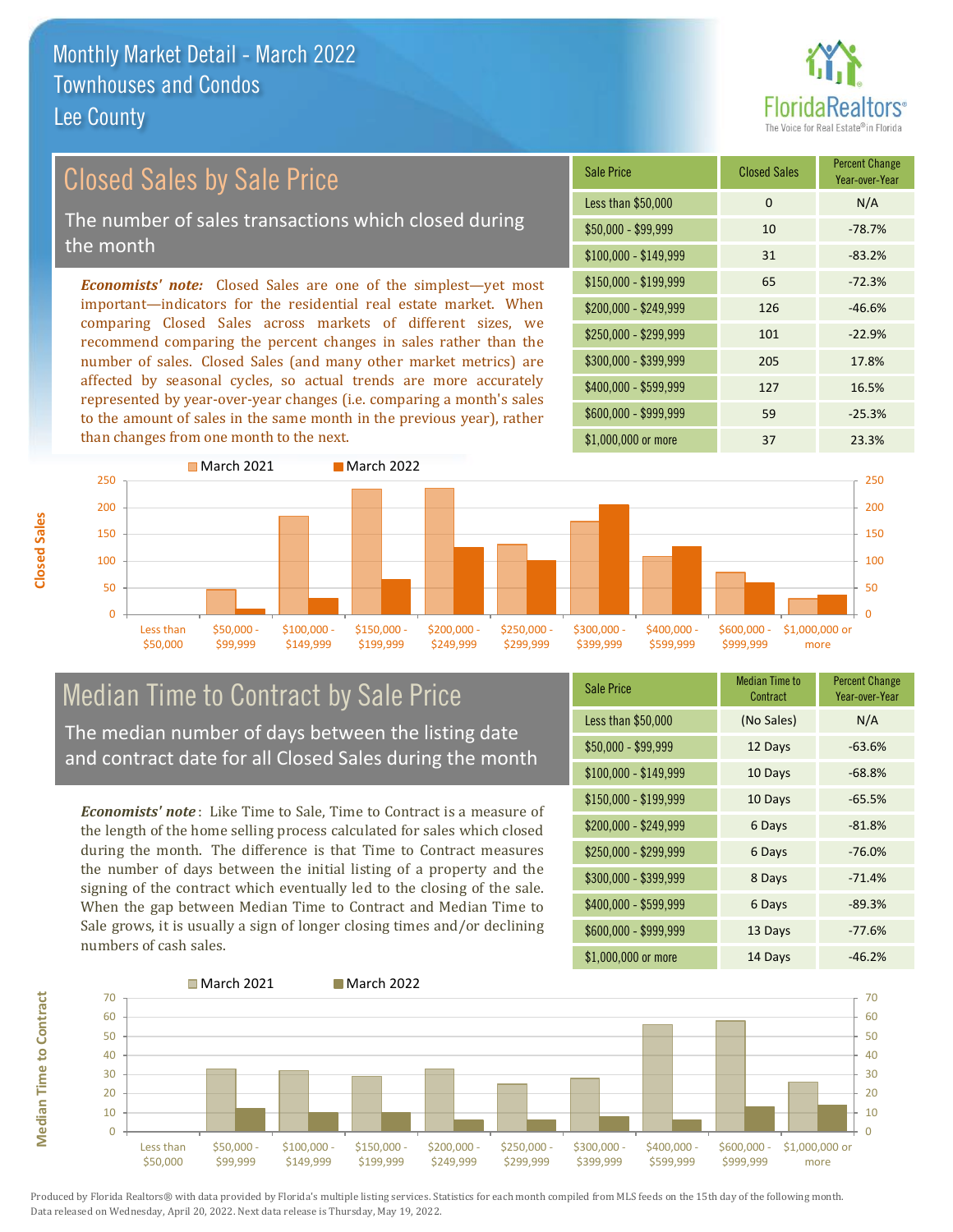

# New Listings by Initial Listing Price

The number of properties put onto the market during the month

*Economists' note:* New Listings tend to rise in delayed response to increasing prices, so they are often seen as a lagging indicator of market health. As prices rise, potential sellers raise their estimations of value—and in the most recent cycle, rising prices have freed up many potential sellers who were previously underwater on their mortgages. Note that in our calculations, we take care to not include properties that were recently taken off the market and quickly relisted, since these are not really *new* listings.





### Inventory by Current Listing Price The number of property listings active at the end of the month

*Economists' note* : There are a number of ways to define and calculate Inventory. Our method is to simply count the number of active listings on the last day of the month, and hold this number to compare with the same month the following year. Inventory rises when New Listings are outpacing the number of listings that go off-market (regardless of whether they actually sell). Likewise, it falls when New Listings aren't keeping up with the rate at which homes are going off-market.

| <b>Current Listing Price</b> | Inventory | <b>Percent Change</b><br>Year-over-Year |
|------------------------------|-----------|-----------------------------------------|
| Less than \$50,000           | 0         | $-100.0%$                               |
| $$50,000 - $99,999$          | 3         | $-95.2%$                                |
| $$100,000 - $149,999$        | 13        | $-87.7%$                                |
| $$150,000 - $199,999$        | 46        | $-59.3%$                                |
| $$200,000 - $249,999$        | 55        | $-50.5%$                                |
| \$250,000 - \$299,999        | 61        | $-29.9%$                                |
| \$300,000 - \$399,999        | 135       | 20.5%                                   |
| \$400,000 - \$599,999        | 127       | 32.3%                                   |
| \$600,000 - \$999,999        | 80        | $-15.8%$                                |
| \$1,000,000 or more          | 43        | $-42.7%$                                |



Produced by Florida Realtors® with data provided by Florida's multiple listing services. Statistics for each month compiled from MLS feeds on the 15th day of the following month. Data released on Wednesday, April 20, 2022. Next data release is Thursday, May 19, 2022.

**Inventory**